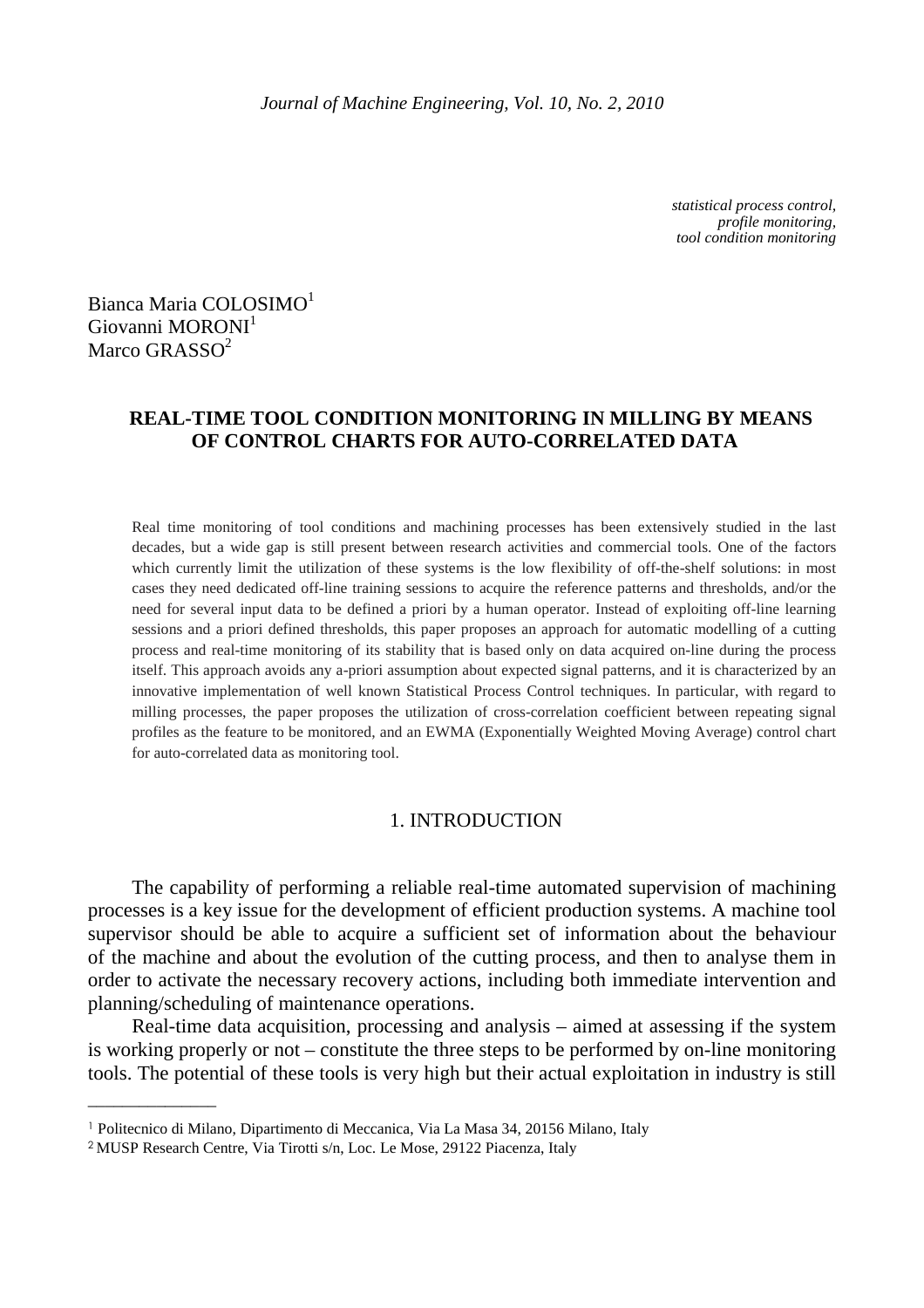limited with respect to the vast literature dedicated to the problem. Different issues currently limit their industrial implementation, e.g. costs, complexity, problems related to sensor integration, possible risks due to false alarms, etc... One of the most limiting factors, however, is the low flexibility of standard off-the-shelf solutions: in most cases they need dedicated off-line training sessions to acquire the reference patterns and thresholds, and the final performances are very often influenced by a great number of input data to be defined a priori by a human operator. A key point for increasing the flexibility of these systems is the capability of reducing the required amount of prior knowledge about the process to be monitored, being equal the final monitoring reliability. The monitoring system here proposed exploits the capability of learning a reference model directly on-line – by exploiting a small portion of acquired data –: this allows exploiting only information coming from on-going process, avoiding the need for off-line training data sets, and reducing the need for prior knowledge. The proposed solution concerns the application of Statistical Process Control (SPC) methods to on-line process and machine monitoring, with particular regard to Tool Condition Monitoring (TCM) problem in presence of cyclebased signals, i.e. signals characterized by the repetition in time of a specific pattern ( "profiles").

A very interesting and promising approach in this direction is represented by profile monitoring techniques. Profile monitoring refers to a suite of quality control methods and techniques aimed at judging a process by analysing the stability with time of profile data, i.e. by analysing the stability of a functional relationship between a response variable and one or more explanatory variables [13]. Williams et al. [12] present a solution for non linear profiles monitoring with multivariate  $T^2$  control charts; Gardner et al. [4] propose a monitoring and diagnostic system for semiconductor layer deposition based on spline spatial modelling; Colosimo et al. [2][3] propose and compare the utilization of different multivariate analysis approaches for quality monitoring of roundness profiles of items obtained by turning; Zhou et al. [14] propose the utilization of multivariate control charts for cycle-based tonnage monitoring; eventually, Jeong et al. [6] apply wavelet-based SPC procedures to detect shifts in central azimuth curve of antenna signals.

The application of profile monitoring methods to real-time TCM problem for automated machine tool supervision however is still a relatively unexplored path. A fundamental issue is represented by the complexity of profile modelling, both in terms of modelling technique selection and model fitting to original data. Modelling errors and model reliability in fact may strongly affect final monitoring performances. Furthermore auto-correlated nature of sensor signal during machining processes makes application of multivariate statistical analysis a particularly challenging task.

A different solution, most commonly used in TCM applications, is represented by time series monitoring approaches, including index-based ones. A popular approach for time series monitoring involves autoregressive (AR) and autoregressive moving average (ARMA) modelling [8][11], even if the model identification issues often affect the flexibility and reliability of the approach, limiting its practical applicability. Particular attention has been paid in recent years also to the utilization of Artificial Neural Networks (ANN) for tool wear monitoring and fault diagnosis: within this research field an important role is played by signal feature extraction methods by means of statistical techniques and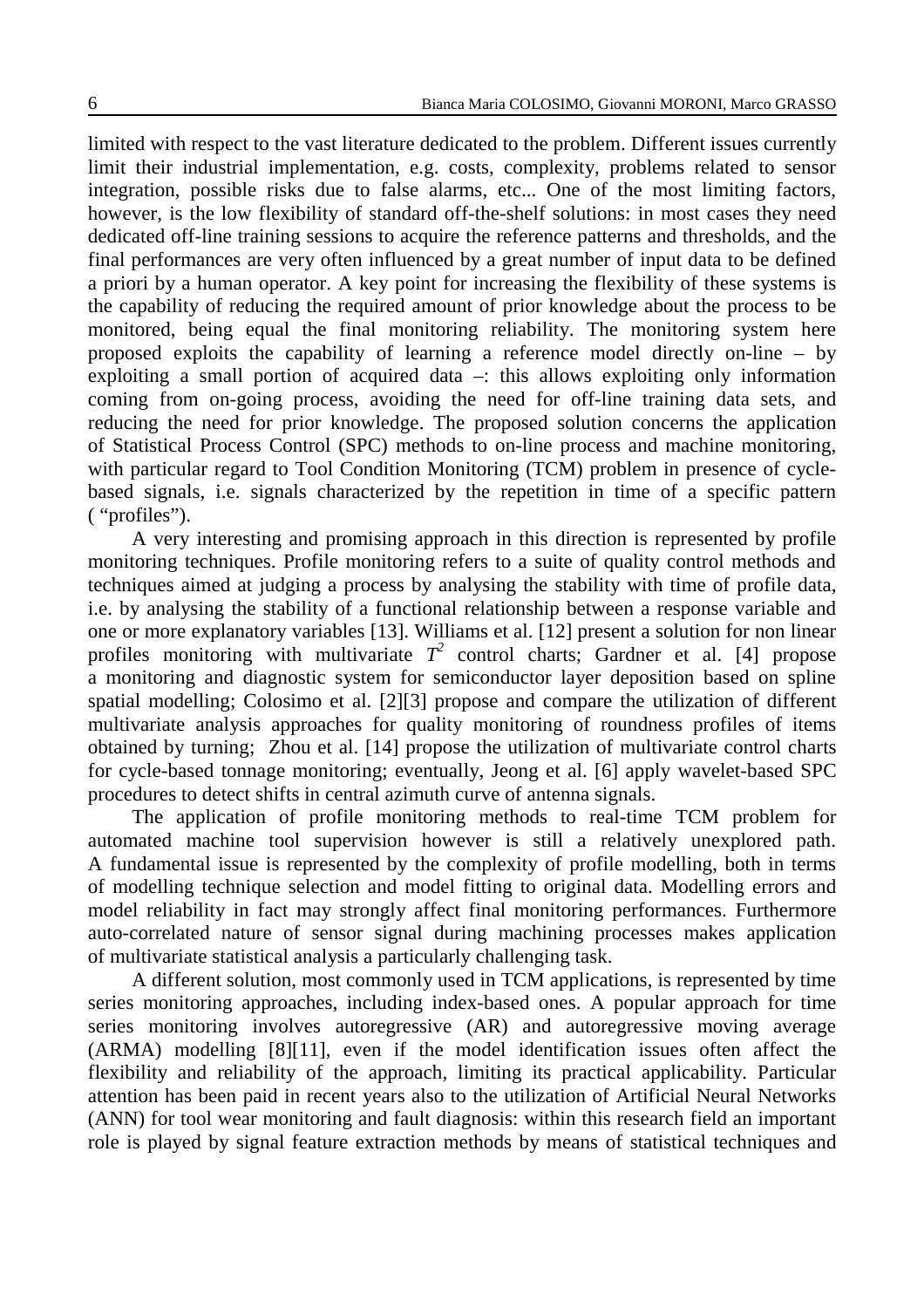time series modelling [7][5]. Extracted features constitute the necessary input information to be acquired by ANNs in order to infer about the monitored system condition.

The TCM approach here proposed belongs to index-based methods category, but it effectively exploits profile monitoring basic idea of correlating the stability of the process and the condition of the system to the evolution of a reference profile shape in time. This is achieved by monitoring the *between profiles cross-correlation coefficient* in cycle-based signals by means of an EWMA control chart for auto-correlated data.

Section 2 describes the general approach for monitoring cycle-based signal in milling; in Section 3 the utilization of control charts for auto-correlated data is discussed and the TCM strategy is presented; Section 4 proposes real case studies to demonstrate the monitoring capabilities for cutting force signals, and a comparison of different index based solutions is discussed; Section 5 eventually concludes the paper.

## 2. ON-LINE PROFILE STABILITY MONITORING IN MILLING

Un-continuous cutting is characterized by cycle-based signals – e.g. cutting forces and electrical consumptions – and both the condition of the tool and the final quality of the worked piece are strictly correlated with the stability of those signals, i.e. with the stability of repeating profiles in time. A profile in this frame corresponds to a complete spindle revolution within the steady state portion of the cutting process.

Being  $Y(t)$  a cycle-based signal having cycle period equal to spindle revolution period *T*, and being a given portion of process of duration  $N \times (T/T_s)$ , where *N* is the number of complete revolutions considered and  $T_s$  is the data sampling period, it is possible to express the signal as a temporal sequence of *N* profiles  $Y_i(k)$ , being  $j = 1, 2, ..., N$  and  $k = 1, 2, \ldots, K$ , where K is the integer part or  $T/T_s$  ratio.

An example of cycle-based signal in un-continuous cutting is shown in Fig. 1: it is a portion of cutting force signal acquired during an end milling working process on a titanium piece using a four teeth helical end mill. It is one of real case studies discussed in Section 4.

Monitoring the stability of profiles thus implies the need for dividing the original signal into a sequence of profiles of fixed length  $K$ . If the signal is acquired within steady state condition phase with all cutting parameters kept fixed, any deviation from a reference pattern is due either to natural variability of the process (random causes) or to an assignable cause: e.g. a tool breakage is expected to cause a rapid shift and a permanent modification of the pattern, while tool wear evolution may impose a trend of profile mean value.

A very sensitive parameter to pattern changes in profile data is the cross-correlation coefficient: given two profiles  $z(k)$  and  $w(k)$ ,  $k = 1, 2, ..., K$ , with standard deviation  $\sigma_z$ and  $\sigma_w$  and mean value  $\bar{z}$  and  $\bar{w}$  respectively, cross-correlation coefficient  $r_{z,w} \in [0,1]$  is:

$$
r_{z,w} = \frac{1}{k a_z a_w} \sum_{k=1}^{K} (z(k) - \bar{z}) (w(k) - \bar{w})
$$
 (1)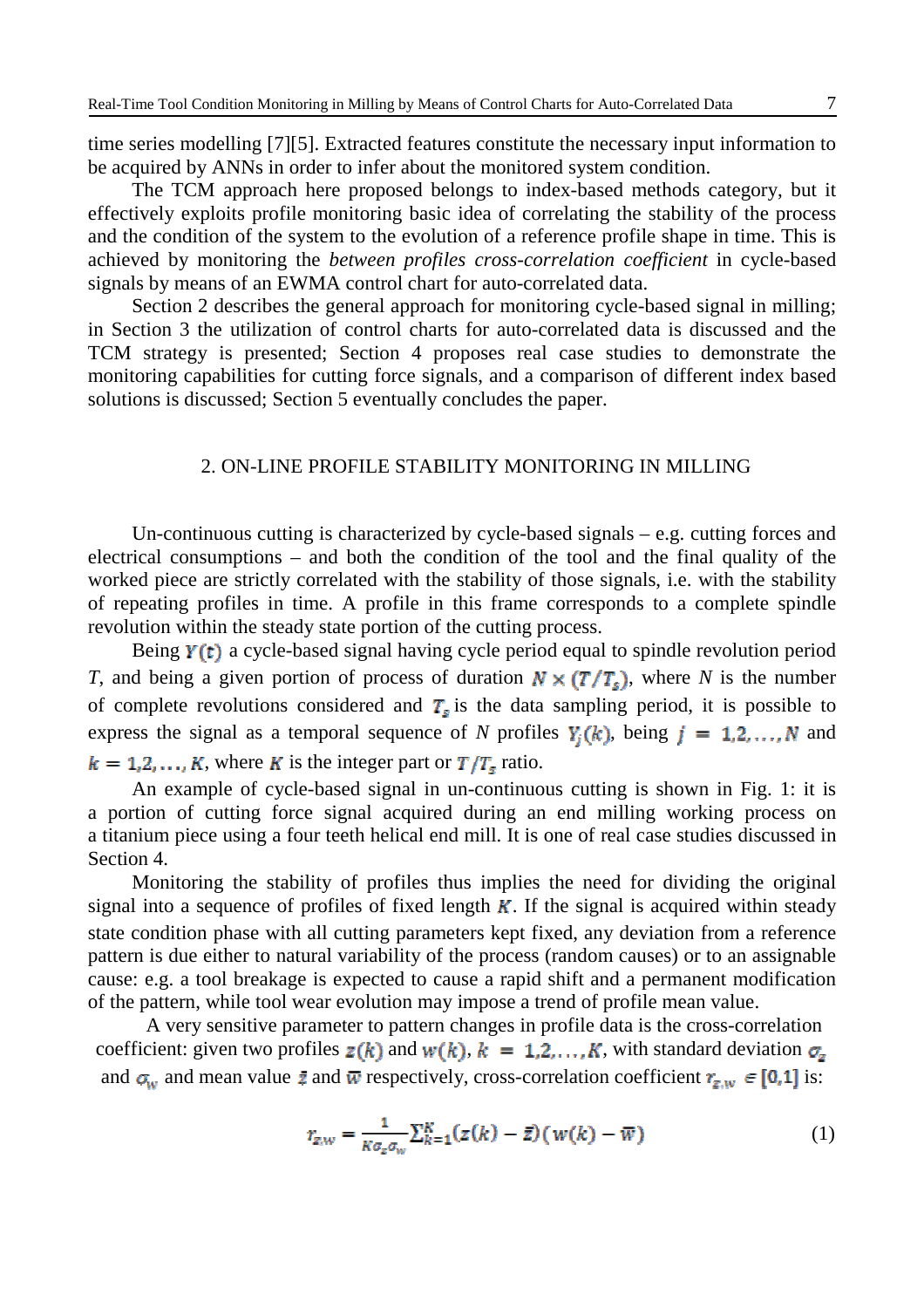Here it is assumed that steady state portion of cutting process can be automatically detected and isolated from initial and final transitory. A number of approaches for performing this task can be used, but they go beyond the goal of the present paper, and therefore attention is here focused only on steady state phase.



Fig. 1. Cutting force signal in end milling

The proposed approach (see Fig. 2) for index based monitoring consists in dividing the signal into a *phase I* data set, which is composed by the first *M* observed profiles (in case studies here discussed a number  $M = 20$  is used), and a *phase II* data set, which includes all the following profiles. Phase I profiles are used to generate the reference profile  $Y^*(k)$  to be used for computation of cross-correlation coefficient for each phase II profile  $Y_i(k)$ , and hence a time series  $r_j = r_{Y^*,Y_j}$  is then obtained.



Fig. 2. Application of proposed approach to on-line acquired signal

The reference profile coincides with phase I mean vector, as it is expected to be the best model for phase I reference pattern. Once all the  $M$  phase I profiles are observed and reference pattern  $Y^*(k)$  is computed, it is possible to verify if phase I was actually in control: phase I verification is used either to confirm the validity of pattern  $Y^*(k)$  or to detect any anomaly due to specific factor occurred within first  $M$  spindle revolutions.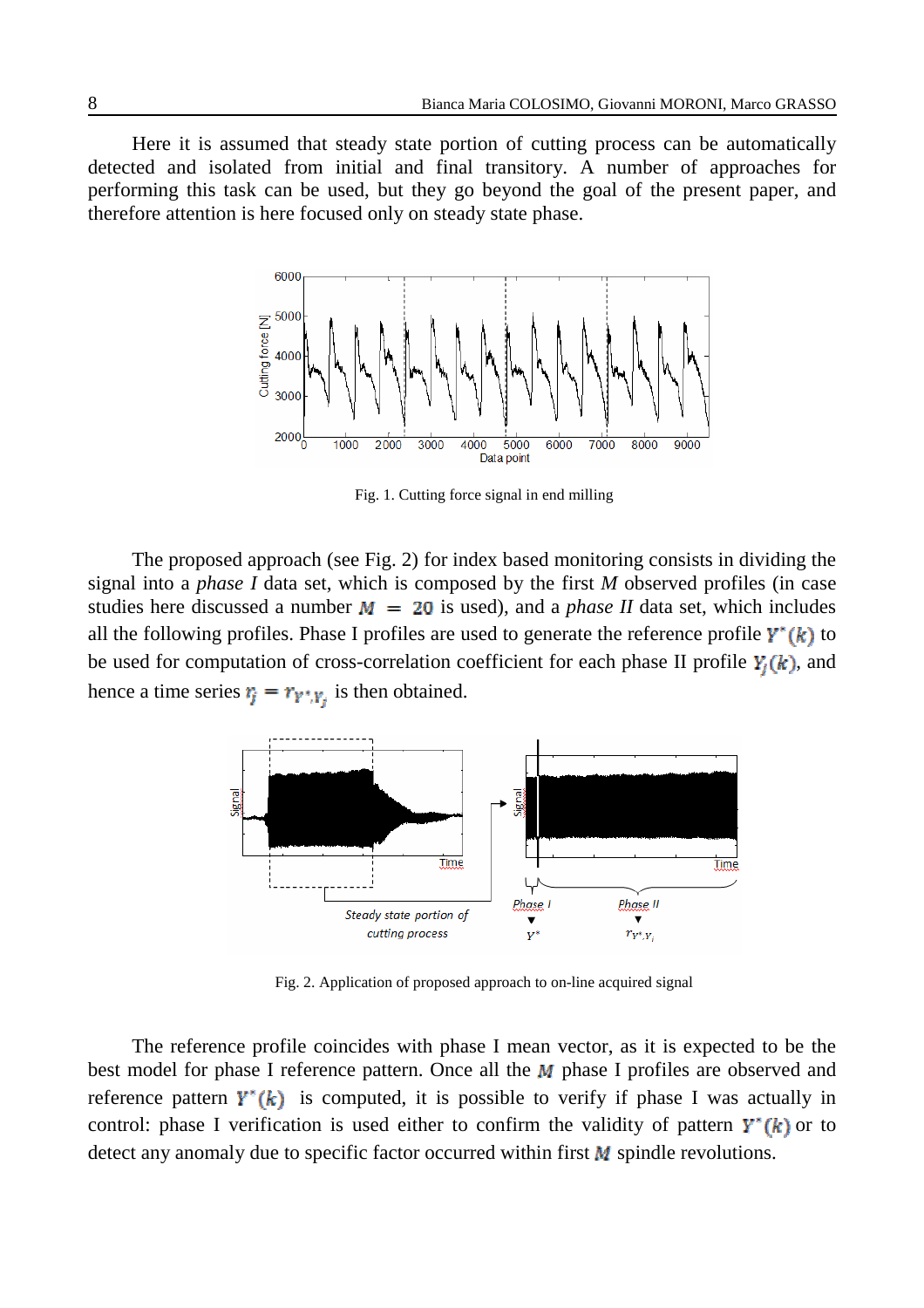#### 2.1. PROFILE ALIGNMENT FOR PHASE DELAY ERROR MINIMIZATION

Particular attention has to be paid to profile registration (or alignment) operation, whose goal is to minimize phase delay errors between profiles. Typically the revolution period *T* may not be an integer multiple of sampling period *T<sup>s</sup>* ; moreover, spindle speed during cutting process is not exactly constant, and hence the subdivision of original signal into a number of fixed length profiles may generate phase errors. If a trigger signal from an encoder mounted on spindle axis is used to set a bit whenever a 360° revolution is concluded, then fixed length profile  $Y_i(k)$  can be extracted by collecting the *K* data points that follows the *j th* trigger impulse; otherwise, starting from the first acquired data point, the profile sequence is simply generated by dividing the original signal in *N* consecutive data sets of size *K*. Both the two approaches may lead to profile phasing errors, which then could cause undesired behaviours in cross-correlation coefficient time series. Here it is assumed that one of these methods is used to define a first guess subdivision, than an optimization algorithm is exploited to perform final subdivision into optimally phased profiles.

For a proper monitoring of  $r_i$  time series it is required that each profile is optimally aligned with the reference one. If the cross-correlation coefficient is defined as a function of the relative shift  $\hbar$  between couples of profiles.

$$
r_{Y^*,Y_j}(h) = \frac{1}{\kappa a_{Y^*} a_{Y_j}} \sum_{k=1}^K (Y^*(k) - \overline{Y^*}) (Y_j(k+h) - \overline{Y_j})
$$
 (2)

then  $h_j^* = \arg \max_{h \in I-H,H} [r_j(h)]$  is the phase delay correction which maximizes the cross-correlation coefficient with respect to reference profile. A shift  $h \in [-H, H]$  can be imposed by translating the *j th* profile extraction time window with respect to a given data point; this operation results in a collection of  $2H + 1$  alternative patterns for profile  $Y_j(k)$ , each one of them corresponding to a correction  $h_i$ ,  $i = 0, 1, ..., 2H$ . Phase delay optimization consists in identifying and imposing a phase delay correction equal to  $h_i^*$ .

To avoid wrong alignments  $H$  should be defined as a small percentage of ratio  $K/N_{tooth}$ , where  $N_{tooth}$  is the number of tool teeth (in real case studies discussed in the next Sessions a value  $H = 20$  is sufficient to align profiles with ratio  $K/N_{\text{root}} \approx 600$ .

Once reference profile  $Y^*(k)$  is computed, it is used also as reference pattern for aligning each phase II profiles by computing and applying the phase delay correction  $h_i^*$ .

As far as phase I profiles are concerned, instead, anyone of them could be used in principle as reference for alignment of remaining  $M - 1$  ones, and therefore two alternative solutions are possible: the most simple approach consists in randomly selecting one of them to be used as reference profile for phase I, while another solution consists in exploiting an algorithm which selects the reference profile by maximizing a given objective function.

Phase I alignment optimization can be performed as follows: the  $j<sup>th</sup>$  profile with is used as reference pattern for applying the phase error minimization procedure to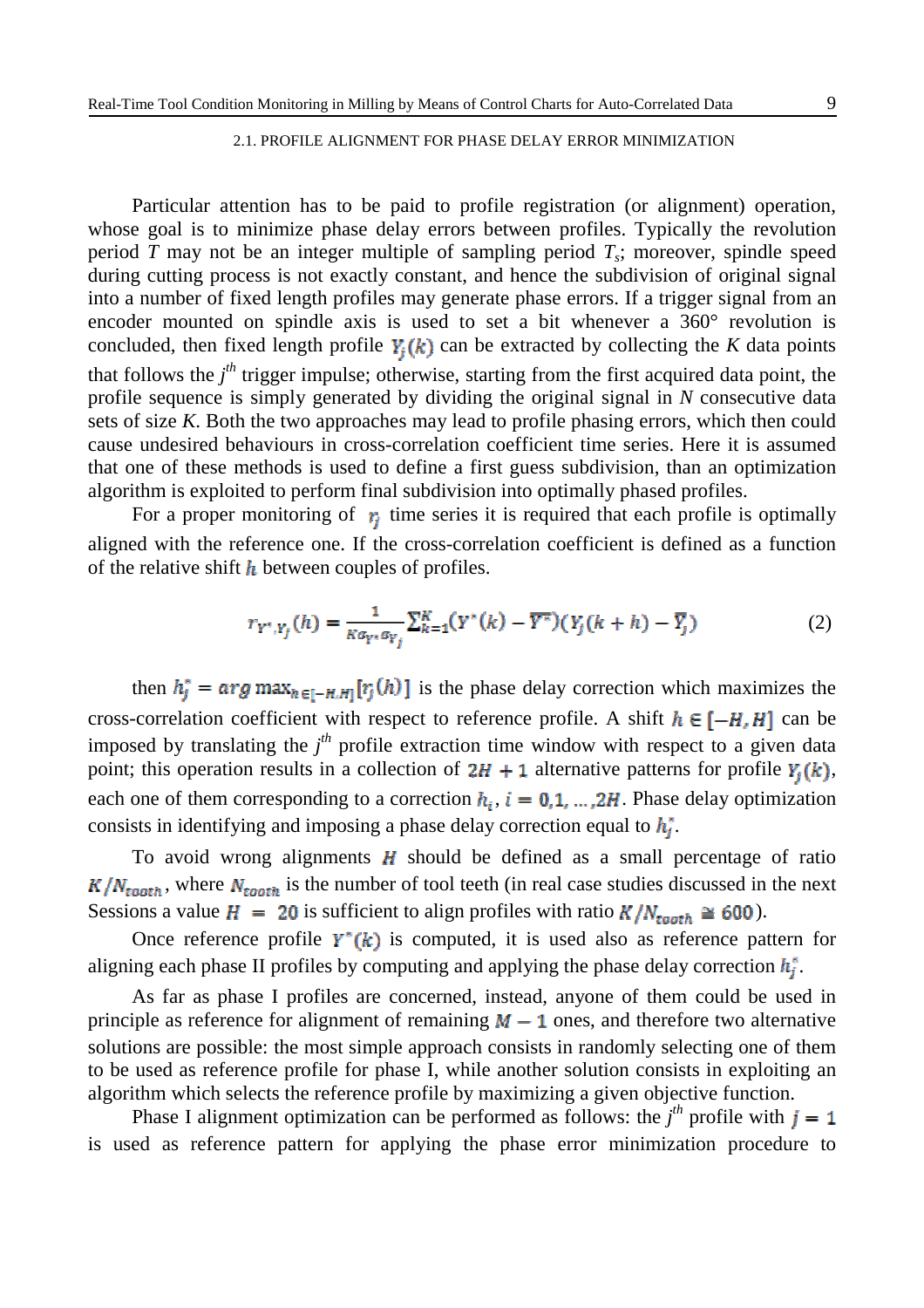remaining  $M - 1$  profiles; once optimally aligned  $M - 1$  patterns are identified, an  $M \times M$ correlation matrix  $R_j = corr(Y_j, Y_i)$  is computed, being  $i = 1, 2, ..., M$  and  $i \neq j$ ; the procedure is repeated selecting at each iteration a different profile as reference, and eventually **M** matrices  $\mathbf{R}_i$  are computed.

Among the obtained M configurations, the optimal one – say  $j^*$  – is selected as the one which satisfies the following criterion:

$$
j^* = \arg \max_{j=1,\dots,M} \sum_{i=1}^{M} [\lambda_{i(j)}]^2
$$
 (3)

Where  $\lambda_{1(i)}$ ,  $\lambda_{2(i)}$ , ...,  $\lambda_{M(i)}$  are the eigenvalues of the correlation matrix  $R_i$ characterizing the  $j<sup>th</sup>$  configuration. The best configuration is the one which maximizes the sum of squared eigenvalues: if there is no cross-correlation among the profiles,  $R_i$  is an identity matrix and the sum of squared eigenvalues is equal to  $M$  (being  $\lambda_{1(j)} = \lambda_{2(j)} = \cdots = \lambda_{M(j)} = 1$ , while in ideal case of maximum correlation among all the profiles  $R_j$  is an "all-one" matrix, and hence the sum of squared eigenvalues is equal to  $M^2$ . This means that the sum of squared eigenvalues ranges between  $M$  and  $M^2$ , and the configuration that maximizes such a sum is the preferred one.

## 3. EWMA CONTROL CHART FOR AUTO-CORRELATED DATA

Being  $r_i$  a time series of values acquired during an evolving cutting process, it is expected to be an auto-correlated data series. Auto-correlation is due to the interaction between tool and piece, and it is deeply influenced by the evolution of tool wear, the increase of machine temperature in time, and machine vibrations.

A profitable instrument which can be used for monitoring such a time series is represented by the class of control charts for auto-correlated data. Different control charting approaches have been developed to deal with auto-correlated data in the frame of SPC and they can be grouped in two categories: methods based on application of traditional control charts to residuals generated by means of appropriate time series modelling, and methods based on application of properly adapted control charts to original data.

An approach belonging to the latter category is here proposed: it consists in utilization of an EWMA control chart adapted to deal with auto-correlated data, as suggested by Montgomery et al. [10]. The centre line of the control chart is the EWMA one step ahead predictor  $z_i = \lambda r_i + (1 - \lambda)z_{i-1}$ , where  $\lambda$  is the weighting parameter, while the Upper Control Limit (UCL) and the Lower Control Limit (LCL) are respectively  $UCL_{j+1} = z_j + 3\hat{\sigma}_j$  and  $LCL_{j+1} = z_j - 3\hat{\sigma}_j$ . The standard deviation of predictor errors  $\hat{\sigma}_i$ can be defined in different ways; the approach here adopted [9] is based on computation of the Mean Absolute Deviation (MAD)  $\Delta_i$  by applying an EWMA to the absolute value of the prediction error  $e_i = r_i - z_{i-1}$  as follows: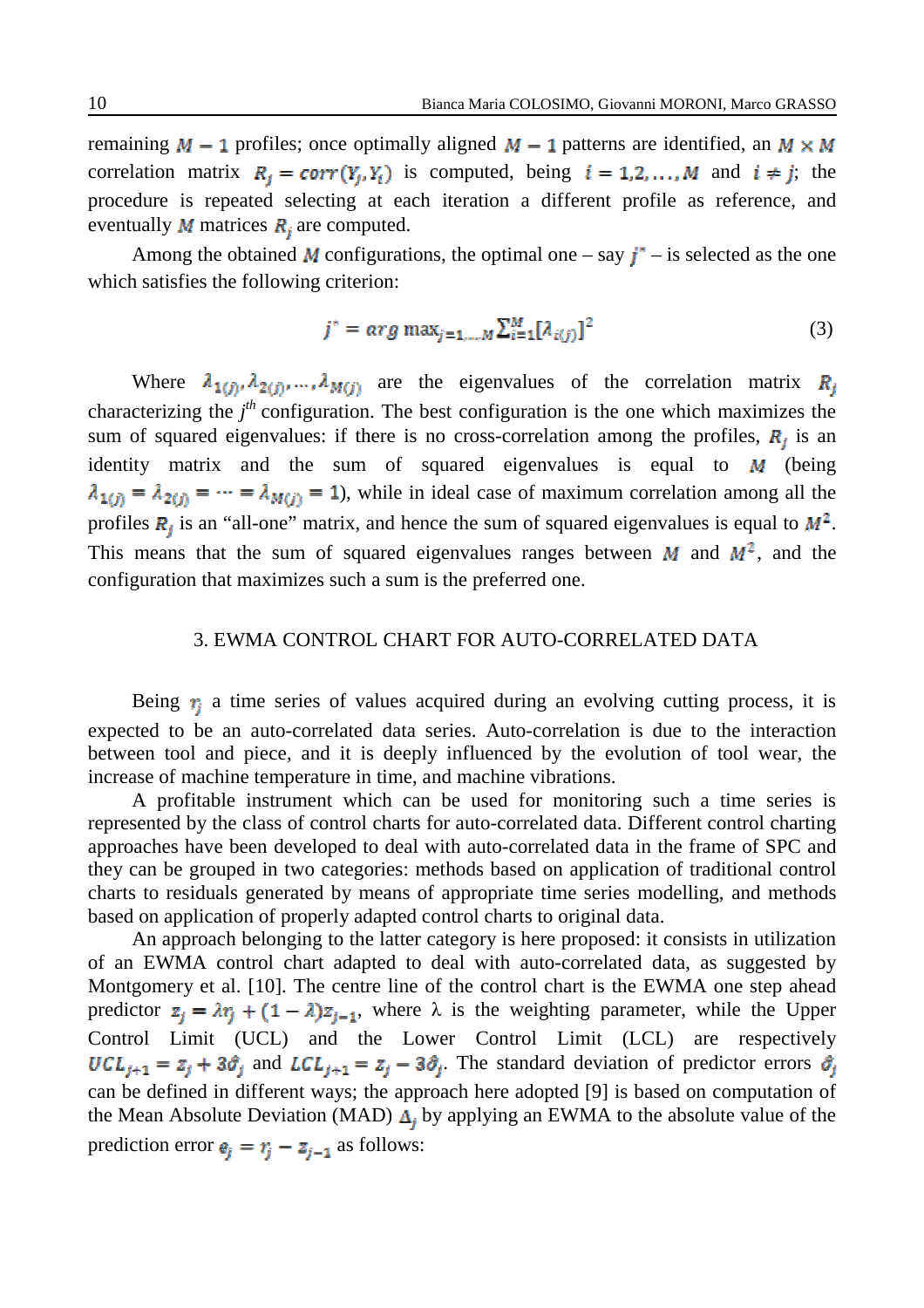$$
\Delta_j = \alpha \left| e_j \right| + (1 - \alpha) \Delta_{j-1}, \text{ with } \Delta(0) = \sum_{j=1}^M \frac{|e_j|}{M} \tag{4}
$$

Where  $\alpha$  is the type I error. The standard deviation of the prediction errors is then defined as  $\hat{\sigma}_i = 1.25\Delta_i$ , since this is the relation between the MAD of a normal distribution and the standard deviation. It can be demonstrated that EWMA forecast is the one which minimizes the Mean Square Error (MSE) for an IMA(1,1) process, but the approach results sufficiently robust also for monitoring processes of different nature, as pointed out by Montgomery [9], especially in presence of positive correlation and slow drift in process mean, that is the typical situation in  $r_i$  time series.

Parameter  $\lambda$  can be estimated as the value which minimizes the sum of squared forecast residuals  $\sum_{j=1}^{M} e_j^2(\lambda)$  in phase I, where  $\lambda$  ranges between 0 and 1.

This approach has different advantages with respect to other control charting methods for auto-correlated data, in particular model-based ones. Any approach based on monitoring the uncorrelated residuals of a model (e.g. AR or ARMA models) is affected by the problem of robust model identification and estimation, and modelling errors may cause unexpected control chart results and high risk of false alarms. A further advantage of EWMA approach consists in the direct applicability to the monitored time series, and hence chart visual inspection provides immediate information about process evolution.

#### 4. CUTTING FORCES MONITORING – A REAL CASE STUDY

The case studies here reported consist in three sets of data acquired during three end milling working processes on titanium piece using a four teeth ATI Stellram helical end mill. The same type of piece was worked by using different cutting parameters for each process, and the signal used for on-line monitoring is the resultant of 3 cutting force components acquired by means of a Kistler 9255B dynamometer. Tab. 1 summarizes the parameters associated to each data set. Spindle speed is always 253rpm.

| Process ID                                                                          | Cutting parameters                              |     | м  | $N-M$    |  |  |
|-------------------------------------------------------------------------------------|-------------------------------------------------|-----|----|----------|--|--|
| A                                                                                   | $A_z = 0.1$ mm/z, $D_r = 12.5$ mm, $D_a = 8$ mm | 576 | 20 | 556      |  |  |
| B                                                                                   | $A_z = 0.1$ mm/z, $D_r = 40$ mm, $D_a = 8$ mm   | 385 | 20 | 365      |  |  |
| C                                                                                   | $A_z = 0.2$ mm/z, $D_r = 40$ mm, $D_a = 8$ mm   | 112 | 20 | $\Omega$ |  |  |
| Legend: $A_z$ = feed rate; $D_x$ = radial depth of cut; $D_z$ = axial depth of cut. |                                                 |     |    |          |  |  |

Table 1. Cutting parameters and number of considered profiles for case study processes

Process A is an example of stable process, with no anomalous behaviour or unexpected events, and with a very low drift due to tool wear; process B is stable and with a low drift, too, but some spikes are present due to local defects in worked piece; process C is eventually an example of unstable process due to breakage of inserts (a first breakage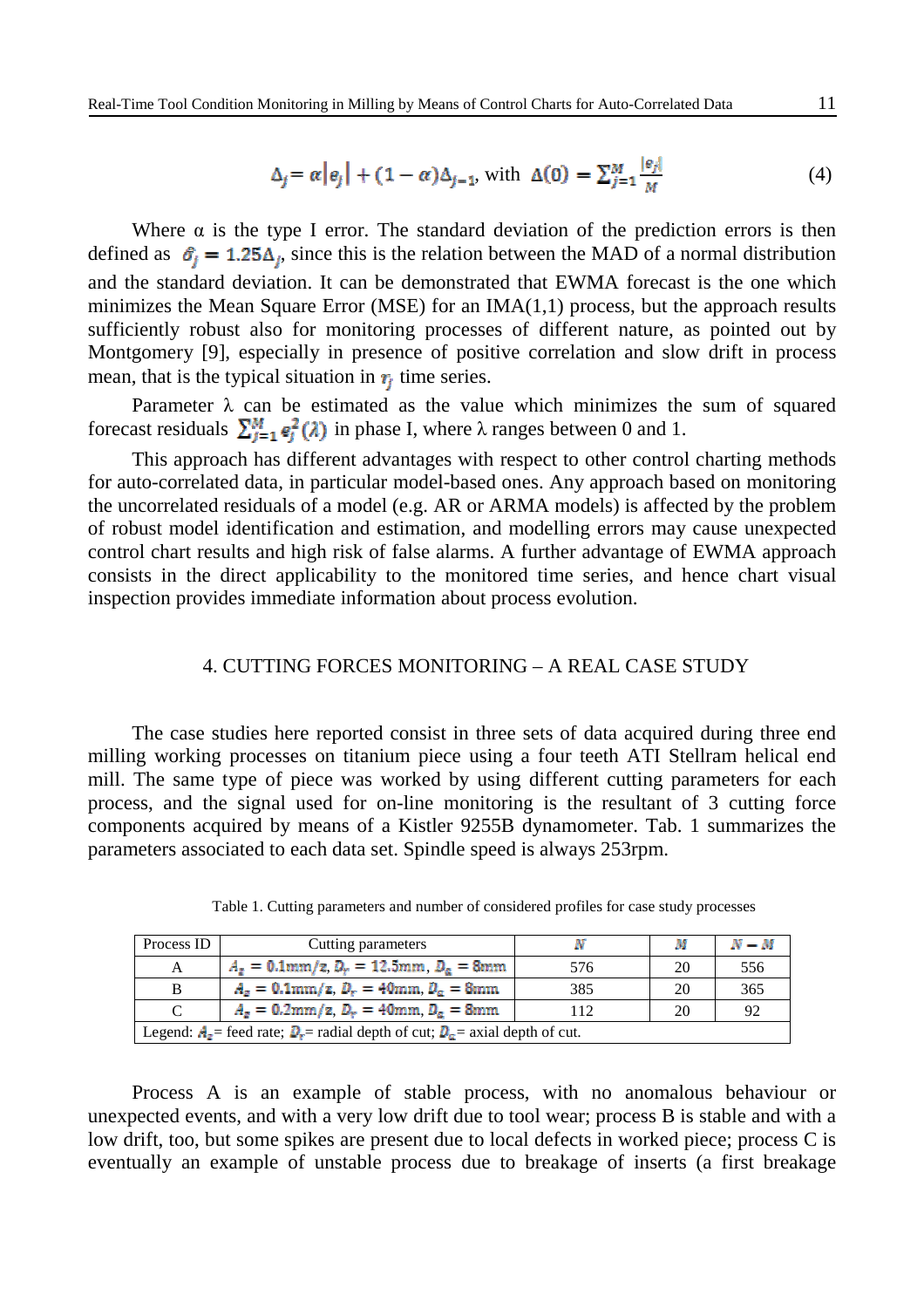is observed in correspondence of profile  $j = 72$ , and a further breakage of a different insert is observed in correspondence of profile  $j = 110$ ). For all the considered processes, phase I consists in the first 20 profiles. The reference cutting force profiles  $Y_A^*(k)$ ,  $Y_B^*(k)$  and  $Y_C^*(k)$ together with the resulting  $r_{A,j}$ ,  $r_{B,j}$  and  $r_{C,j}$  time series are shown in Fig. 3.



Fig. 3. Reference profiles and  $\mathbf{r}_i$  time series for 3 real case studies

The visualization of  $\tau_i$  time series provides immediate evidence about the evolution of the process. In time series A the reference profile pattern is repeated almost equal to itself for the entire process; in time series B there are some profiles whose pattern shows considerable modifications with respect to  $Y_B^*(k)$ ; in particular, profiles  $Y_{B,29}(k)$ ,  $Y_{B,143}(k)$ and  $Y_{B,227}(k)$  correspond to high amplitude deviations, but some smaller ones are present, too. In time series C, eventually, first insert breakage – at  $Y_{C,72}(k)$  – causes a permanent shift of the series, and the second breakage –  $Y_{c,110}(k)$  – further imposes a strong shift which almost deletes any correlation between final profiles and the reference one. In all  $r_i$ time series the drift can be associated mainly to insert wear. Thus  $r_i$  is a very informative index, as it is highly sensitive to any pattern modification, with the further advantage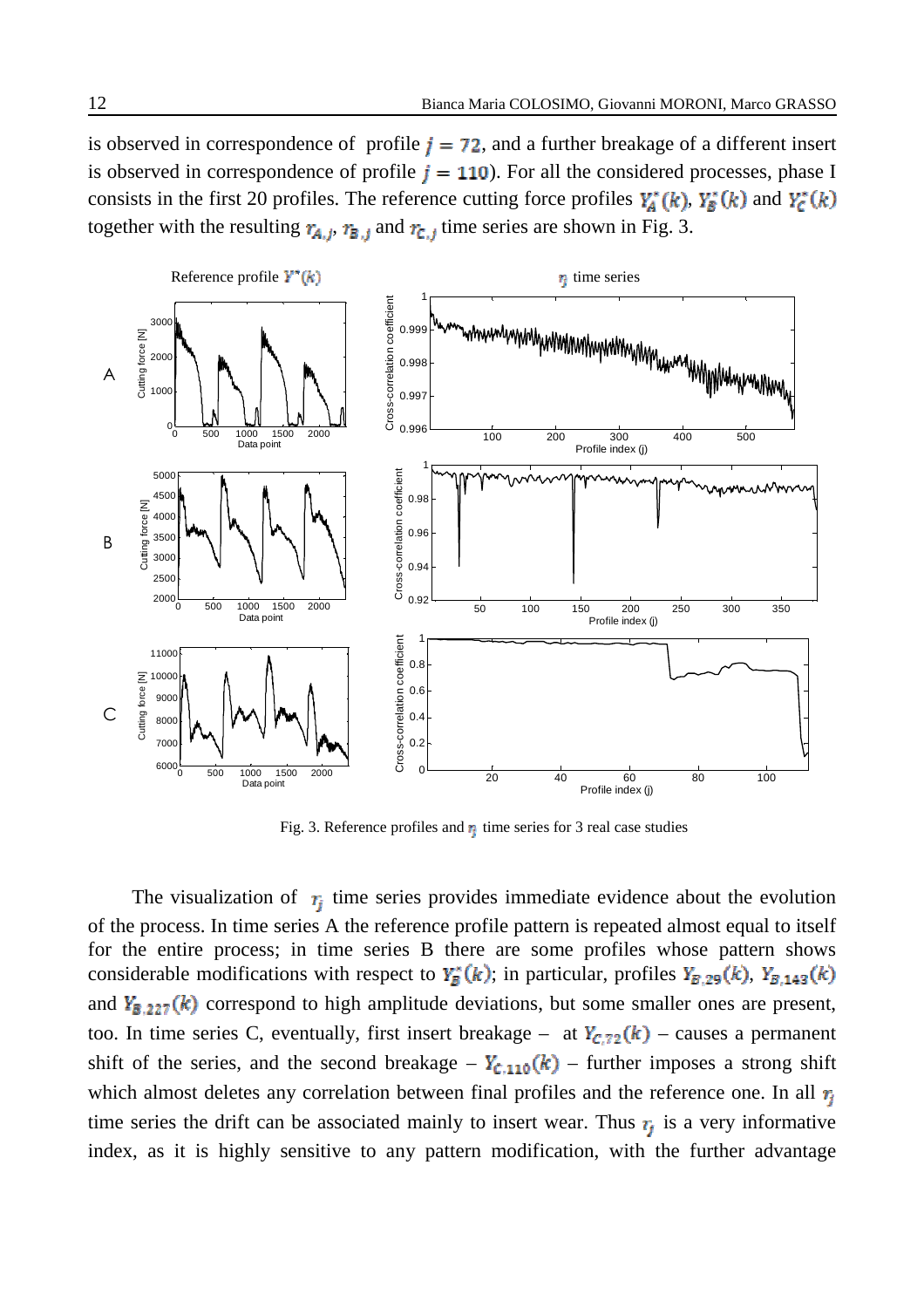of being a non-dimensional feature. EWMA control charts are generated by using the first 20 profiles in phase I, with a type I error  $\alpha = 0.05$ . Phase II charts are reported in Fig. 4.



Fig. 4. EWMA Control Charts of resulting  $\eta_{a,j}$ ,  $\eta_{\bar{a},j}$  and  $\eta_{\bar{c},j}$  time series; out-of-controls indicated by circles

In EWMA control chart on  $r_{A,j}$  two out-of-controls are observed: as there is no assignable cause for them, the false alarm rate for this process is 0.35%. In EWMA control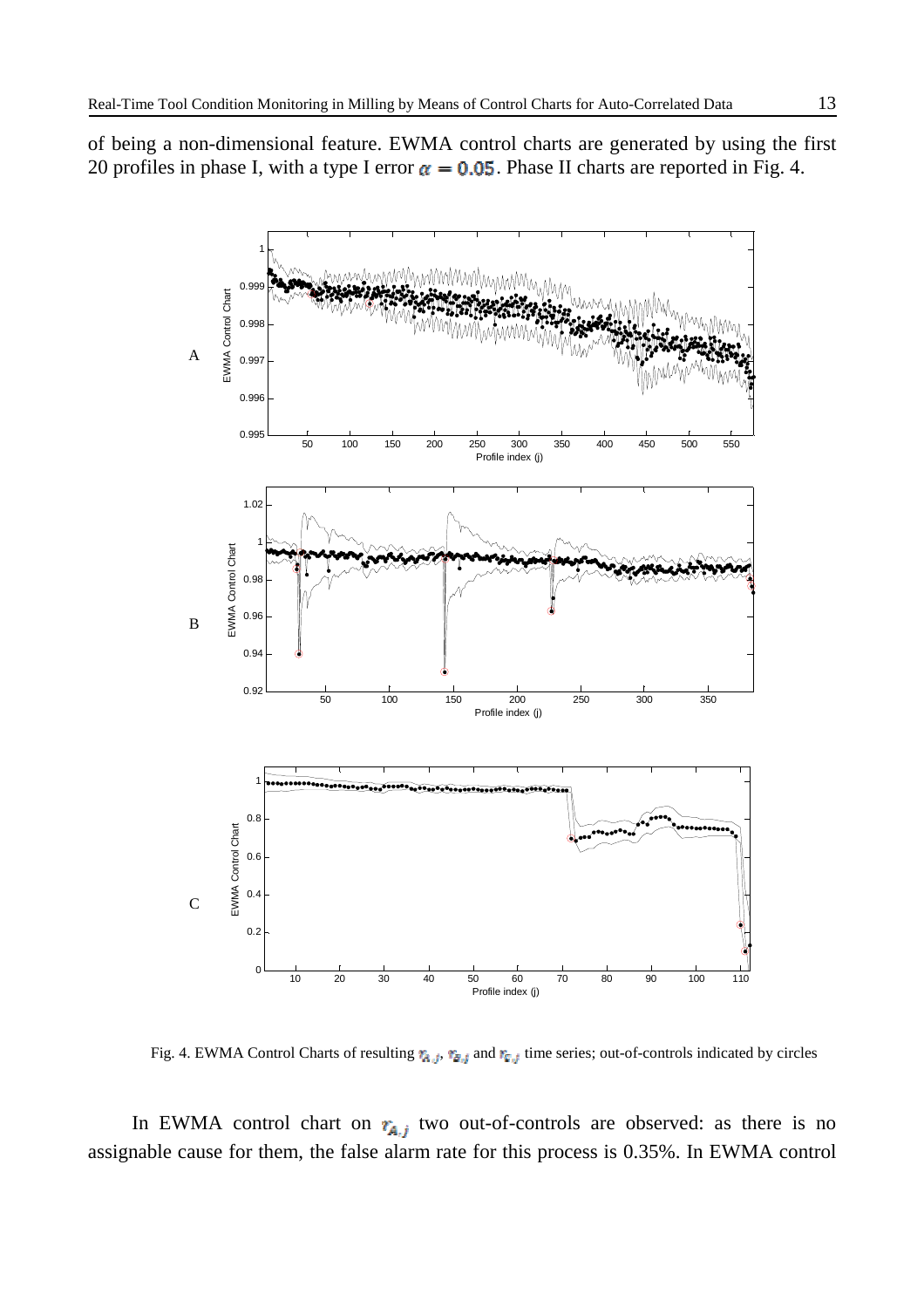chart on  $r_{\mathbf{g},j}$  there are globally 9 out-of-controls: 6 of them correspond to the three largest shifts and to the first profile that follows each one of them, (such a couple of consecutive out-of-controls typically characterizes any large shift which involves only one profile), while remaining 3 out-of-controls correspond to smaller shifts. Assignable causes (material defects on worked piece) can be associated to all of them, and hence false alarm rate is 0% in this case, but at least other 5 small shifts caused by material defects are not detected as out-of-control: this is due to the fact that, after a large shift is observed, the control envelope enlarges to take into account the short term increased process variability, and hence if a small shift follows a large one, it may be not detected. Eventually in EWMA control chart on  $r_{\text{c},i}$  there are 3 out-of-controls, one corresponding to the first insert breakage, and the other two corresponding to the second breakage which drastically modifies the pattern. False alarm rate is 0% also in this case. It is interesting to note that, while  $r_{\bar{g},j}$  and the stable part of  $r_{C,j}$  are well fitted by an IMA(1,1) model,  $r_{A,j}$  has a very different nature: if Akaike Information Criterion [1] is used for model identification and minimum variance criterion is used for selection of differencing degree, the resulting model is an ARIMA(9,6,8).

#### 4.1. COMPARISON AGAINST DIFFERENT INDEX BASED MONITORING APPROACHES

An analysis on simulation data has been performed to evaluate the performances of proposed approach under different types of pattern modification, and to compare the cross-correlation coefficient to other features which could be used as monitored index.

Popular features used in index-based monitoring applications are mean values, standard deviation, variance and other probability distribution moments. Here profile mean value  $\overline{Y}_j$  and profile standard deviation  $\sigma_j$  are compared to index  $r_j$  when the proposed approach based on EWMA control charts for auto-correlated data is applied.

In order to simulate different out-of-control scenarios, a cutting force signal model has been used instead of real data; such a model allows flexible generation of a wide set of different test-bed signals. Let  $F_t$ , with i=1,2,..., NK, be a cutting force signal which can be represented by a sequence of optimally aligned N profiles  $Y_i(k)$  of fixed length K. In real cutting force data here analysed it is possible to observe that once such a time series is detrended by means of a linear regression model and the periodic component is deleted by applying the differencing operator  $\nabla^K$  such that  $\nabla^K F_i = \overline{F}_i - \overline{F}_{i-K}$ , the resulting time series  $\nabla^K F_i$  can be modelled by an AR(p) model. This observation is used to generate a cutting force model capable of simulating a real signal, and it allows writing the model as follows:

$$
F_i = Y_i + itg(\beta) \tag{5}
$$

Where  $i\tau g(\beta)$  is the term used to take into account the signal drift ( $\beta$  is the angular coefficient of linear regression model), while  $Y_i = [Y_1(k), Y_2(k), ..., Y_N(k)]$  is an autocorrelated sequence of profiles. Degree  $\boldsymbol{p}$  is different for each real process, and it may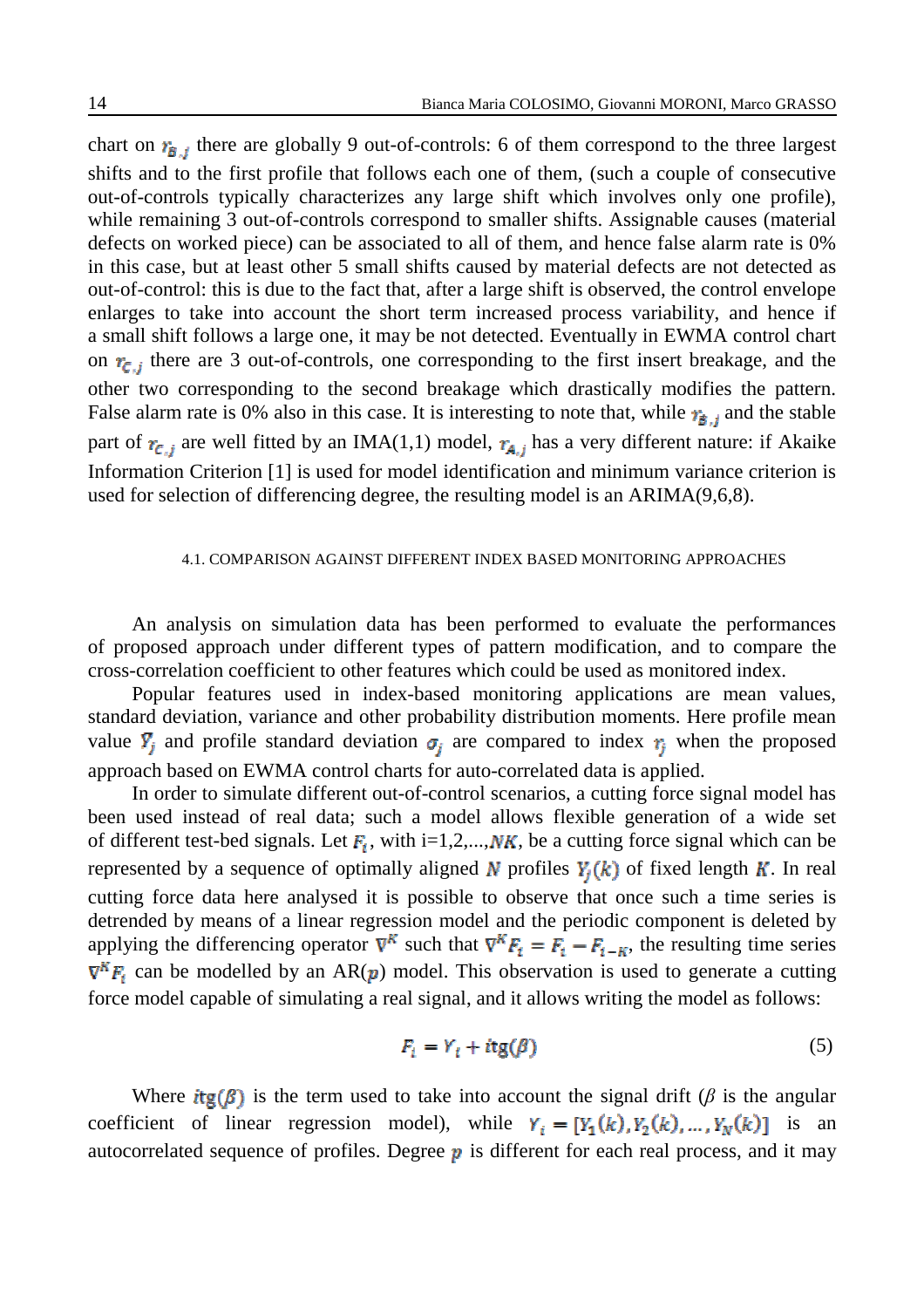be influenced by several factors, including cutting parameters, tool wear evolution, etc... [8]. Here an AR(2) structure is assumed, and hence the  $Y_i$  time series is such that:

$$
A(\mathcal{B})(1-\mathcal{B})^k Y_i = \varepsilon_q \tag{6}
$$

where  $\Box$  is the backshift operator  $(BY_i = Y_{i-1}$  and  $\nabla = 1 - B)$ ,  $A(\mathcal{B}) = 1 - \varphi_1 \mathcal{B} - \varphi_2 \mathcal{B}^2$ ,  $\varphi_1$  and  $\varphi_2$  are the AR(2) coefficients, and  $\varepsilon_q \sim N(0; \sigma_{\varepsilon}^2)$  is a white noise. In order to generate the model here it is assumed that  $Y_1(k) \equiv Y_{C,1}(k)$ , where  $Y_{c,1}(k)$  is the first profile of real case data C discussed above. This model is used to simulate a set of possible cutting force signals; in particular sequences of  $N = 100$  profiles of fixed length  $K = 2371$ , are considered, where first 20 profiles are used as phase I data. The parameters which allow fitting real data in process C are:  $\varphi_1 = 0.881$ ,  $\varphi_2 = 0.022$ . A random combination of model parameters is used for each different repetition of simulated phase II data by varying  $\varphi_1$  and  $\varphi_2$  between 0.001 and 0.1, and using  $tg(\beta) = 2$ , and  $\sigma_{\varepsilon} = 10N$ .

Then two types of pattern deviations  $\delta_I$  and  $\delta_{II}$  are considered to simulate out-ofcontrol conditions (Fig. 5):  $\delta_I$  is a single rectangular pulse of amplitude A and duration L, while  $\delta_{II}$  is a sine wave of amplitude A, duration L and frequency f. The former is analogous to most of out-of-controls observed in real case study B and to permanent shifts in case C, while the latter is similar to some small deviations occurred in case B and it may be representative of a pattern modification due to anomalous vibrations. It can be observed that monitoring results are not sensitive to sine wave frequency, and hence also for deviation  $\delta_{\text{tr}}$  only A and L are used as disturbance degree of freedom, while  $f = 16(2\pi/L)$ . At each simulation step, a different time series is obtained by applying a deviation  $\delta_I$  or  $\delta_{II}$ with a different parameter combination. Pattern deviation is always applied to profile  $Y_{\bar{r}_0}(k)$ . For both  $\delta_l$  and  $\delta_{ll}$ , amplitude and duration are defined respectively as multiples of profile mean and profile length:  $A = \overline{AY}_{70}$ , where  $\overline{A} \in [0.01 \ 0.2]$ , and  $L = \overline{LK}$ , where  $\tilde{L} \in [0.01 \quad 0.3]$ . In order to simplify results classification, A and L values are grouped into three categories – small, medium, large – as shown in Tab. 2.



Fig. 5. Nature of deviations  $\delta_i$  and  $\delta_{ii}$  imposed to profile  $Y_{\text{p0}}(k)$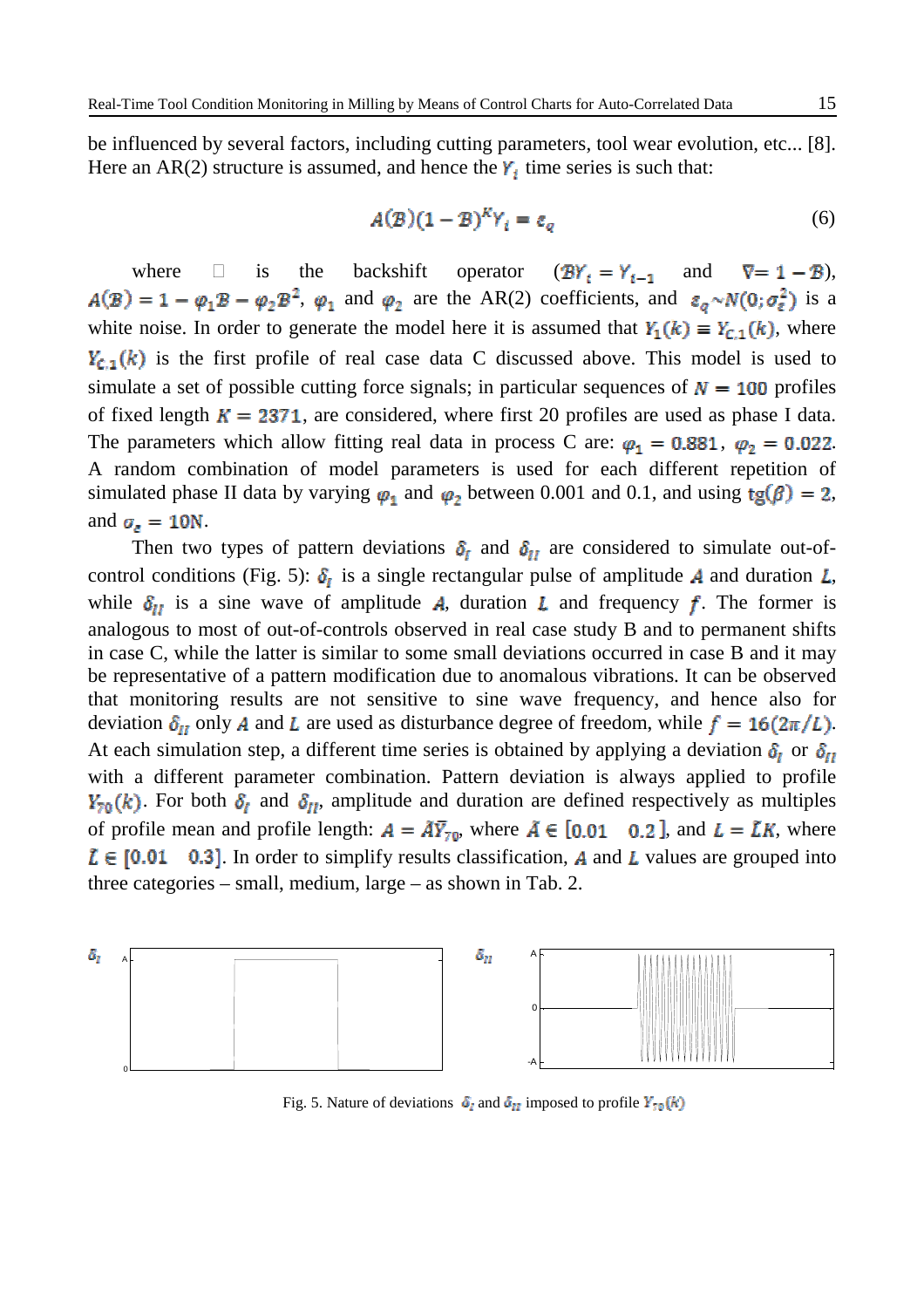Globally 900 time series have been obtained (50 for each one of the 9 possible combinations of deviation parameter levels, resulting in 450 time series for deviation  $\delta_l$  and 450 for  $\delta_{II}$ ). For each repetition indexes  $r_i$ ,  $\overline{Y}_i$  and  $\sigma_i$  are computed, and EWMA control chart approach described above is applied.

| Parameter | $Class - Min / Max Values$ |                     |                         |                     |                        |                        |
|-----------|----------------------------|---------------------|-------------------------|---------------------|------------------------|------------------------|
|           | small                      |                     |                         | medium              | large                  |                        |
|           | $0.01 \frac{1}{10}$        | $0.07 \frac{1}{10}$ | $0.08\overline{Y}_{70}$ | $0.14 \bar{Y}_{70}$ | $0.15 \, \bar{Y}_{10}$ | $0.20 \, \bar{Y}_{70}$ |
|           | 0.01K                      | 0.10K               |                         | $0.21\,$ K          | $0.21\,$ K             | $0.3\ K$               |

Table 2. Subdivision of value of  $\vec{A}$  and  $\vec{L}$  parameters into qualitative classes

Simulations results are reported in Tab. 3: the performances offered by different indexes are compared in terms of false alarm rate and deviation detection rate (i.e. average percentage of actual out-of-control profiles detected). For each combination of  $\bm{A}$  and  $\bm{L}$ , the three values reported in Table 3 are the deviation detection rates obtained by using respectively index  $\overline{Y}_j$ ,  $\sigma_j$  and  $\tau_j$  (the latter in bold characters). The table shows that  $\tau_j$ coefficient guarantees correct out-of-control detection in presence of deviations which actually modify the pattern but have no effect on profile mean value (e.g.  $\delta_{II}$  deviations), and also in presence of deviations which causes small modification of mean value and standard deviation. As far as large amplitude and/or long duration pattern deviations are concerned, instead, the three indexes provide analogous performances. Parallel monitoring of indexes  $\overline{Y}_i$  and  $r_i$  may provide additional information about occurred anomalies (e.g. zero-mean deviations cause out-of-controls in  $\tau_i$  control chart but not in  $\bar{Y}_i$  one).

| Deviation             |  |        |                 |                |                |       |            |
|-----------------------|--|--------|-----------------|----------------|----------------|-------|------------|
| detection rate $(\%)$ |  |        | small           | medium         | large          |       | False      |
| δ,                    |  | small  | 76.8; 99.8; 100 | 100; 61.6; 100 | 100; 98.8; 100 | Index | alarm rate |
|                       |  | medium | 100; 100; 100   | 100; 100; 100  | 100; 100; 100  | Ø.    | 0.0511%    |
|                       |  | large  | 100; 100; 100   | 100; 100; 100  | 100; 100; 100  |       | 0.4831%    |
| $\delta_{II}$         |  | small  | 0; 46.0; 97.8   | 0; 78.2; 100   | 0; 79.6; 100   |       |            |
|                       |  |        |                 |                |                |       | 0.1876%    |
|                       |  | medium | 1.6; 93.0; 100  | 0; 100; 100    | 0; 100; 100    |       |            |
|                       |  | large  | 12.4; 99.2; 100 | 0; 100; 100    | 0; 100; 100    |       |            |

Table 3. Comparison analysis results; each field contains respectively percentage associated to indexes  $\bar{Y}_i$ ,  $\sigma_i$ ,  $r_i$ 

## 5. CONCLUSION

The proposed on-line monitoring approach avoids the need for prior knowledge about the nature of the monitored signals, and for any off-line training session. It profitably